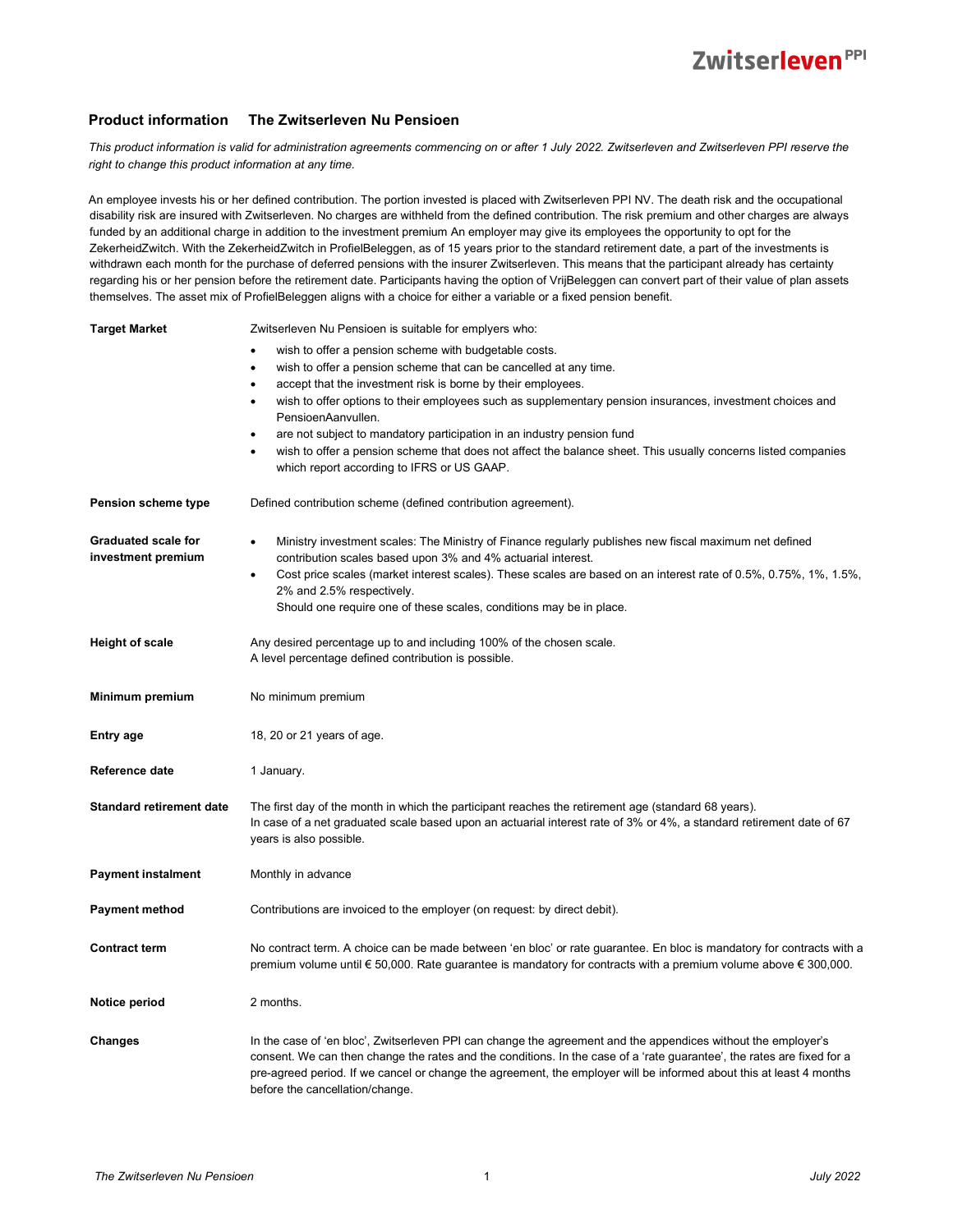## Zwitserleven<sup>PPI</sup>

| <b>COVER</b>                                                                    |                                                                                                                                                                                                                                                                                                                                                                                                                                                                                                                                                                                                                                                                                                                                                                                                                                                                                                                                                                                                                                                                                                                                                                                                                                                                                                                                                                                                                                                                                                                                                                                               |
|---------------------------------------------------------------------------------|-----------------------------------------------------------------------------------------------------------------------------------------------------------------------------------------------------------------------------------------------------------------------------------------------------------------------------------------------------------------------------------------------------------------------------------------------------------------------------------------------------------------------------------------------------------------------------------------------------------------------------------------------------------------------------------------------------------------------------------------------------------------------------------------------------------------------------------------------------------------------------------------------------------------------------------------------------------------------------------------------------------------------------------------------------------------------------------------------------------------------------------------------------------------------------------------------------------------------------------------------------------------------------------------------------------------------------------------------------------------------------------------------------------------------------------------------------------------------------------------------------------------------------------------------------------------------------------------------|
| Old-age pension and<br>partner's pension after the<br>retirement date           | On the retirement date, the available pension capital is used to purchase a lifelong old-age pension and a lifelong<br>partner's pension. The participant can opt for a fixed pension benefit, a variable pension benefit or a combination of<br>the two. If the participant has opted for the ZekerheidZwitch, he or she receives the purchased fixed (guaranteed) old-<br>age pension monthly as of the retirement date. The purchased partner's pension is paid to the partner if the participant<br>dies after the retirement date. Further information on the ZekerheidZwitch is provided below in this product card.                                                                                                                                                                                                                                                                                                                                                                                                                                                                                                                                                                                                                                                                                                                                                                                                                                                                                                                                                                    |
| assets on death                                                                 | <b>Payment of the value of plan</b> There is an option to use the value of the plan assets of participants who die during active employment or a period of<br>occupational disability for indexation of the partner's and orphan's pension. We pay the value of the investments to the<br>surviving dependant(s). The surviving dependant(s) is/are obliged to use this to purchase a pension. If there are no<br>surviving dependants, the value reverts to Zwitserleven PPI.<br>There is also the option of having the accrued value on death revert to Zwitserleven. In return, the participant or<br>inactive participant receives a monthly reimbursement in the form of negative risk premiums. These are added to the<br>value of the plan assets, which increases as a result.<br>If a participant or inactive participant has opted for the ZekerheidZwitch, deferred old-age pension and partner's<br>pension is purchased starting 15 years prior to the retirement date. As a result of these purchases, the value of the<br>plan assets will be reduced as the retirement date approaches. If a participant dies before the retirement date, a part<br>of the partner's pension after the retirement date has already been purchased. This reverts to the insurer.                                                                                                                                                                                                                                                                                                               |
| Partner's and orphan's<br>pension prior to the<br>retirement date               | The partner's pension and orphan's pension are mandatory and are insured on the basis of 'unspecified partner'.<br>$\bullet$<br>The tariff used is gender-dependent.<br>The insurance premium is charged to the employer in addition to the pension contribution.<br>$\bullet$<br>The amount of the partner's pension is:<br>$\bullet$<br>Final pay up to and including 1.16% of the pensionable earnings per year of service.<br>$\circ$<br>Average pay up to and including 1.313% of the pensionable earnings per year of service.<br>$\circ$<br>The orphan's pension is 20% of the partner's pension.<br>The age of maturity of the orphan's pension is 18 or 21.<br>Sometimes orphan's pension is paid after the maturity age. We do this if at maturity age a Wajong benefit is<br>$\bullet$<br>received by the orphan. We pay out orphan's pension as long as the child is receiving this Wajong benefit and<br>until a maximum age of 27. Does the orphan study before or after the maturity age? Orphans pension is being<br>paid out as long as the child is studying and until the maximum age of 27.<br>The orphan's pension benefit is doubled for full orphans.<br>The partner's and orphan's benefit can be insured at constant level, or rising annually after coming into payment<br>by 1%, 2% or 3%.<br>If the employer opts for negative risk premiums, on leaving employment of the participant it is possible to continue<br>to insure a part of the partner's pension for the partner. Monthly risk premiums are deducted from the value of the<br>plan assets for this. |
| Surviving dependants'<br>bridging pension<br>(NOVP)                             | The employer decides whether the NOVP is mandatory or voluntary. If the cover is voluntary, the full premium is<br>paid by the participant.<br>The insurance premium is charged to the employer in addition to the pension contribution.<br>$\bullet$<br>If the NOVP is mandatory, it is insured on the basis of 'unspecified partner'. The tariff used will then be gender-<br>$\bullet$<br>dependent.<br>If the NOVP is voluntary, it is insured on the basis of 'specified partner'. The tariff used will then be gender-<br>neutral.<br>The employer may choose from:<br>$\bullet$<br>87,5% from 8/7ths of the Anw benefit (€ 16,201.20 in 2022).<br>о<br>100% from 8/7ths of the Anw benefit (€ 18,515.66 in 2022).<br>$\circ$<br>a percentage from 2% up to and including 100% of 8/7ths of the Anw benefit.<br>о<br>an insured sum of € 10,000.<br>о<br>The NOVP benefit can be insured at constant level, or rising annually after coming into payment by 1% or 2%. In<br>$\bullet$<br>case of a 2% increase, a maximum insured amount of 87,5% from 8/7ths of the Anw benefit ( $\epsilon$ 16,201.20 in<br>2022) applies. Higher amounts with maximum 1% rising annually after coming into payment.<br>The NOVP cover terminates no later than the participant's retirement date.<br>Payment of NOVP benefit terminates on the date on which the participant's partner becomes eligible for state<br>pension (AOW).                                                                                                                                                                  |
| <b>Waiver of contribution</b><br>in case of<br>occupational disability<br>(PVA) | All policies include cover for waiver of contribution payment in case of occupational disability (PVA).<br>$\bullet$<br>The degree of occupational disability is established by the UWV.<br>$\bullet$<br>The amount of the PVA mark-up depends on the 'pitch' of the graduated scale for investment premium. In the<br>$\bullet$<br>maximum scale it is 3.5%. More information is provided in the document 'Technical principles'.<br>The assessment is made using the six-class system (according to the WIA).<br>$\bullet$                                                                                                                                                                                                                                                                                                                                                                                                                                                                                                                                                                                                                                                                                                                                                                                                                                                                                                                                                                                                                                                                  |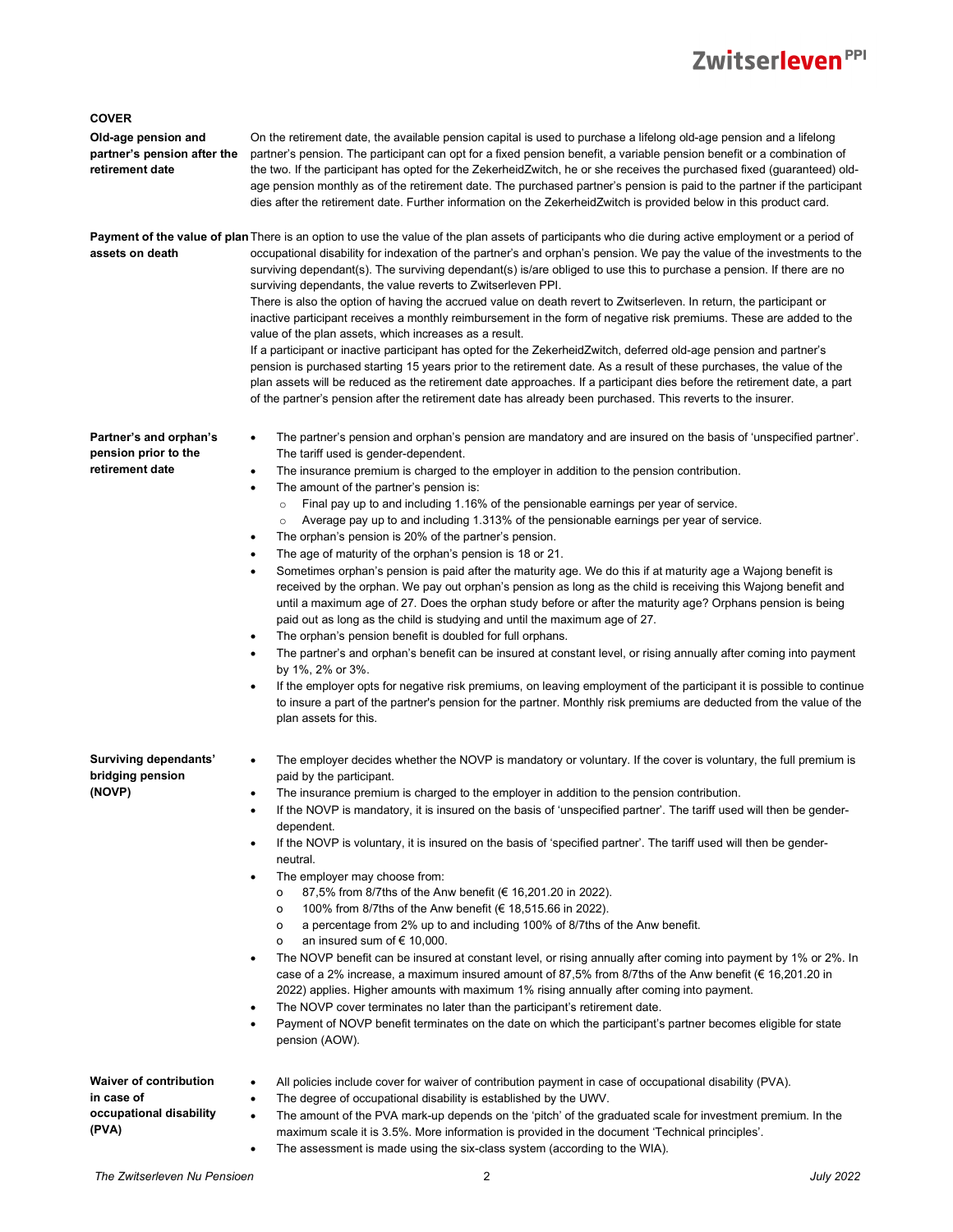|                                    | Degree of occupational disability                                                                                              | The percentage of the contribution to<br>be paid by Zwitserleven                                                                                                                                                                                                                                                                                                                                                                                                             |  |
|------------------------------------|--------------------------------------------------------------------------------------------------------------------------------|------------------------------------------------------------------------------------------------------------------------------------------------------------------------------------------------------------------------------------------------------------------------------------------------------------------------------------------------------------------------------------------------------------------------------------------------------------------------------|--|
|                                    | 80% or more                                                                                                                    | 100.0%                                                                                                                                                                                                                                                                                                                                                                                                                                                                       |  |
|                                    | 65% - 80%                                                                                                                      | 72.5%                                                                                                                                                                                                                                                                                                                                                                                                                                                                        |  |
|                                    | 55% - 65%                                                                                                                      | 60.0%                                                                                                                                                                                                                                                                                                                                                                                                                                                                        |  |
|                                    | 45% - 55%                                                                                                                      | 50.0%                                                                                                                                                                                                                                                                                                                                                                                                                                                                        |  |
|                                    | 35% - 45%                                                                                                                      | 40.0%                                                                                                                                                                                                                                                                                                                                                                                                                                                                        |  |
|                                    | Less than 35%                                                                                                                  | 0.0%                                                                                                                                                                                                                                                                                                                                                                                                                                                                         |  |
|                                    |                                                                                                                                | If the partner's pension and orphan's pension are insured on the basis of 'unspecified partner', an occupational                                                                                                                                                                                                                                                                                                                                                             |  |
| Occupational<br>disability pension | ٠<br>disability pension can be insured as well.                                                                                |                                                                                                                                                                                                                                                                                                                                                                                                                                                                              |  |
| (AOP)                              | participants.                                                                                                                  | If the employer chooses to insure an occupational disability pension (AOP), this cover will be mandatory for the                                                                                                                                                                                                                                                                                                                                                             |  |
|                                    | $\bullet$<br>The degree of occupational disability is established by the UWV.                                                  | The assessment is made on the basis of 'prevailing labour', using the six-class system (according to the WIA).                                                                                                                                                                                                                                                                                                                                                               |  |
|                                    | $\bullet$<br>€ 150,000.                                                                                                        | The amount of the occupational disability pension is 70% above the WIA salary threshold and/or 10% or 20%<br>under the WIA salary threshold. The maximum occupational disability pension above the WIA salary threshold is                                                                                                                                                                                                                                                   |  |
|                                    | 1%, 2% or 3%.                                                                                                                  | Occupational disability benefit can be insured at constant level, or rising annually after coming into payment by                                                                                                                                                                                                                                                                                                                                                            |  |
| PensioenAanvullen                  | PensioenAanvullen).                                                                                                            | The employer decides whether the participants are allowed to supplement their pension (with                                                                                                                                                                                                                                                                                                                                                                                  |  |
|                                    | PensioenAanvullen can be with monthly contributions or lump sum contributions.<br>$\bullet$<br>$\bullet$<br>PensioenAanvullen. | The employer decides whether waiver of contribution in case of occupational disability (PVA) can be insured for                                                                                                                                                                                                                                                                                                                                                              |  |
|                                    | ٠<br>principles'.                                                                                                              | The PVA mark-up is based on an age-related rate table. More information is provided in the document 'Technical                                                                                                                                                                                                                                                                                                                                                               |  |
|                                    | $\bullet$<br>accrued with PensioenAanvullen.                                                                                   | Does a participant opt for ZekerheidZwitch? Then the ZekerheidZwitch automatically also applies for the capital                                                                                                                                                                                                                                                                                                                                                              |  |
| <b>INVESTMENTS</b>                 |                                                                                                                                |                                                                                                                                                                                                                                                                                                                                                                                                                                                                              |  |
| Options for the                    | The employer can choose between various investment methods.                                                                    |                                                                                                                                                                                                                                                                                                                                                                                                                                                                              |  |
| employer                           | The following combinations are possible:                                                                                       |                                                                                                                                                                                                                                                                                                                                                                                                                                                                              |  |
|                                    | HorizonBeleggen with the option of ProfielBeleggen.<br>$\bullet$                                                               |                                                                                                                                                                                                                                                                                                                                                                                                                                                                              |  |
|                                    | HorizonBeleggen with the option of ProfielBeleggen and VrijBeleggen.                                                           |                                                                                                                                                                                                                                                                                                                                                                                                                                                                              |  |
|                                    | The substance of the various investment methods is explained below.                                                            |                                                                                                                                                                                                                                                                                                                                                                                                                                                                              |  |
|                                    | If you would like to know more about this, please visit zwitserleven.nl/beleggingsvormen.                                      |                                                                                                                                                                                                                                                                                                                                                                                                                                                                              |  |
| HorizonBeleggen                    | approaches.                                                                                                                    | The standard option for the participant is to invest according to HorizonBeleggen. The participant does not have to<br>make investment choices. Zwitserleven PPI is responsible for the reduction of risk (also known as prudent investing).<br>With HorizonBeleggen, Zwitserleven PPI reduces the risk of the investments as the standard retirement date                                                                                                                   |  |
| ProfielBeleggen                    |                                                                                                                                | With ProfielBeleggen, we ask the participants to define his or her investor profile using a questionnaire.<br>More or less investment risk is incurred, depending on the outcome. This ranges from cautious to offensive.<br>It also depends on the preparation for a fixed or variable pension. Here too (depending on the profile), the investment                                                                                                                         |  |
|                                    | risk is reduced as the standard retirement date approaches.                                                                    | The asset mix of ProfielBeleggen aligns with a choice for either a variable or a fixed pension benefit.                                                                                                                                                                                                                                                                                                                                                                      |  |
| VrijBeleggen                       | participant may invest in one or more investment funds.                                                                        | With VrijBeleggen, the participant chooses his or her own investments. After establishing an investor profile, the                                                                                                                                                                                                                                                                                                                                                           |  |
| <b>Rebalancing</b>                 | month.                                                                                                                         | Zwitserleven uses bandwidths. We adjust the moment a bandwidth is hit. This bandwidth is 15% relative. This means<br>that if a fund represents 50% of a life cycle, we adjust if the weight of this fund has decreased or increased by 7.5%.<br>There may be rebalancing in HorizonBeleggen and ProfielBeleggen. Which is 1x per month as a maximum.<br>Rebalancing is only carried out if a fund deviates more than 15% from its strategic allocation at that moment in the |  |
| ZekerheidZwitch                    |                                                                                                                                | The purchase of a deferred fixed (guaranteed) pension is known as the ZekerheidZwitch. With ProfielBeleggen with<br>the ZekerheidZwitch, the participant or inactive participant purchases a fixed pension, starting 15 years before his or<br>her standard retirement date. From that time on until the retirement date, each month a new amount of old-age and                                                                                                             |  |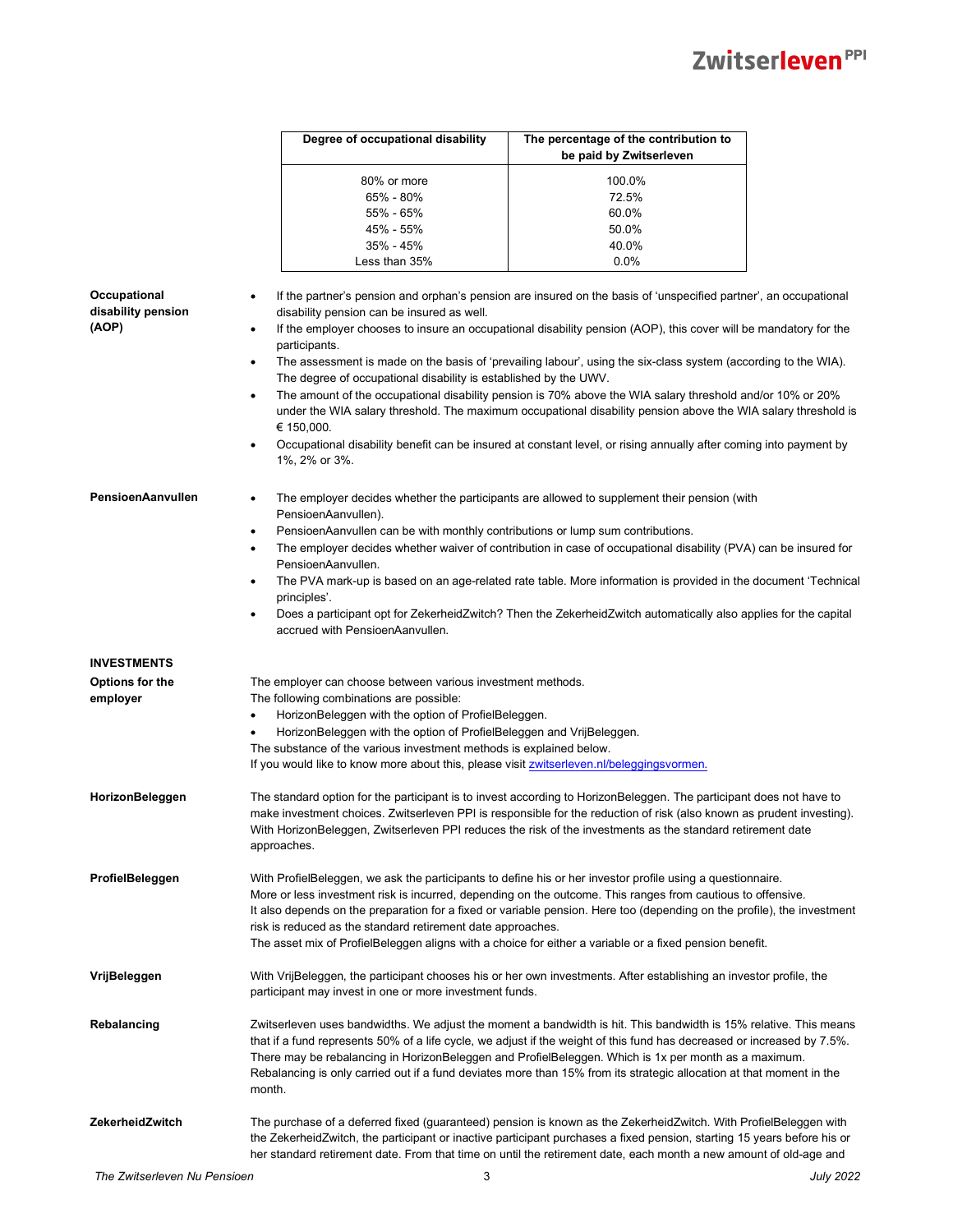|                                                                 | partner's pension for after the retirement date is purchased (unspecified partner system). The percentage of the value<br>of the plan assets used for the purchase of fixed pensions depends on the participant's profile. This gives the                                                                                                                                                                                                                                                                                                                                                                                                                                                                            |                           |  |
|-----------------------------------------------------------------|----------------------------------------------------------------------------------------------------------------------------------------------------------------------------------------------------------------------------------------------------------------------------------------------------------------------------------------------------------------------------------------------------------------------------------------------------------------------------------------------------------------------------------------------------------------------------------------------------------------------------------------------------------------------------------------------------------------------|---------------------------|--|
|                                                                 | participant greater certainty with respect to the amount of his or her pension as the retirement date approaches. Also,<br>the reduction of the investment risk is adjusted according to the preference for a variable or fixed pension benefit after<br>the retirement date.                                                                                                                                                                                                                                                                                                                                                                                                                                        |                           |  |
|                                                                 | The amount of this pension depends significantly on the rates (in which interest rates are an important factor) at the<br>time of purchase of the guaranteed pension. And on the average life expectancy at that time. The monthly spreading<br>of the purchase of pension means that employees are less dependent on the level of interest rates on their retirement<br>date. If interest rates fall, there will be more pension than if the pension is purchased in one go on the retirement date.<br>If interest rates rise in the years immediately before the retirement date, the pension from the ZekerheidZwitch will<br>however be lower than if the pension is purchased in one go on the retirement date. |                           |  |
|                                                                 | The same applies to the average life expectancy. If people are living longer, spread purchasing will be more<br>favourable. If people live shorter on average, it may be better to wait to purchase the pension until the retirement date.<br>Interest rate developments and the average age at which people die may influence the level of pension on the<br>retirement date.                                                                                                                                                                                                                                                                                                                                       |                           |  |
|                                                                 | Participants with VrijBeleggen can convert part of their value of plan assets themselves. The initial contribution is<br>subject to a minimum of € 20,000. No minimum applies to subsequent contributions. Subsequent contributions are<br>permitted one year after the initial contribution. No minimum applies at this point and there is also no minimum interval<br>between subsequent contributions.<br>For further details, please visit <b>zwitserleven.nl/zekerheidzwitch</b> .                                                                                                                                                                                                                              |                           |  |
| <b>Preparing for</b><br>Direct Ingaand<br>Variabel Pensioen     | The asset mix of ProfielBeleggen aligns with a choice for either a variable or a fixed pension benefit or a combination<br>of the two. As of 15 years prior to the standard retirement date, the participant or inactive participant can make<br>preparations for receiving a variable pension as of his or her standard retirement date. If on the retirement date the<br>participant or inactive participant chooses to continue investing, he or she has a chance of receiving a higher pension.<br>But he or she will also incur risk for longer.                                                                                                                                                                |                           |  |
| Moments of choice for the<br>participant                        | A participant has two major moments of choice:<br>The participant is contacted by Zwitserleven 15 years before his/her standard retirement date, and is offered the<br>$\bullet$<br>option of the ZekerheidZwitch and to prepare for a variable pension. The participant is free to join or leave at a<br>later date. The fixed pension purchased with the ZekerheidZwitch remains in effect.<br>On his or her retirement date, the participant can make a final decision regarding a fixed or a variable pension<br>benefit.                                                                                                                                                                                        |                           |  |
| <b>Direct Ingaand</b><br>Variabel Pensioen with<br>Zwitserleven | With a variable pension, the amount of the pension benefit each year is adjusted according to the realised return. If<br>the return is better than expected, the participant receives a higher pension. If the return is lower than expected, the<br>pension benefit will be reduced.<br>Further information for employers is available at <b>zwitserleven.nl/profielbeleggen</b> .                                                                                                                                                                                                                                                                                                                                  |                           |  |
| <b>SERVICE CHARGES</b><br><b>EMPLOYER</b>                       | The service charges are invoiced monthly. The employer pays the service charges for:<br>the participants for whom an investment premium is due, and<br>$\bullet$<br>participants who are fully or partially incapacitated for work and in the service of the employer.<br>٠<br>The monthly service charges are $\epsilon$ 65 per year per participant (spread over 12 months).                                                                                                                                                                                                                                                                                                                                       |                           |  |
| <b>Customised pricing</b>                                       | In case of a contribution volume (defined contribution and risk premiums, excluding service charges) of more than<br>€ 150,000 we will be happy to prepare a specific proposal for you. Your account manager will be pleased to arrange<br>this.                                                                                                                                                                                                                                                                                                                                                                                                                                                                     |                           |  |
| <b>INVESTMENT COSTS</b>                                         |                                                                                                                                                                                                                                                                                                                                                                                                                                                                                                                                                                                                                                                                                                                      |                           |  |
| <b>Fund charges</b>                                             | The total investment costs consist of 'management fees' which are paid out of the value of the plan assets, and the<br>'total expense ratio' (TER) which is included in the unit price of a fund. Purchase and sale costs for transactions are<br>included in the transaction price.                                                                                                                                                                                                                                                                                                                                                                                                                                 |                           |  |
|                                                                 | With HorizonBeleggen and ProfielBeleggen, we invest in the following funds:                                                                                                                                                                                                                                                                                                                                                                                                                                                                                                                                                                                                                                          |                           |  |
|                                                                 | Fund                                                                                                                                                                                                                                                                                                                                                                                                                                                                                                                                                                                                                                                                                                                 | <b>Total fund charges</b> |  |
|                                                                 | Zwitserleven Wereld Aandelenfonds                                                                                                                                                                                                                                                                                                                                                                                                                                                                                                                                                                                                                                                                                    | 0,54%                     |  |
|                                                                 | Zwitserleven Credits Fonds                                                                                                                                                                                                                                                                                                                                                                                                                                                                                                                                                                                                                                                                                           | 0,54%                     |  |
|                                                                 | Zwitserleven Selectie Fonds                                                                                                                                                                                                                                                                                                                                                                                                                                                                                                                                                                                                                                                                                          | 0,69%                     |  |
|                                                                 | Zwitserleven Medium Duration Fonds                                                                                                                                                                                                                                                                                                                                                                                                                                                                                                                                                                                                                                                                                   | 0,54%                     |  |

Zwitserleven Long Duration Fonds **0,54%**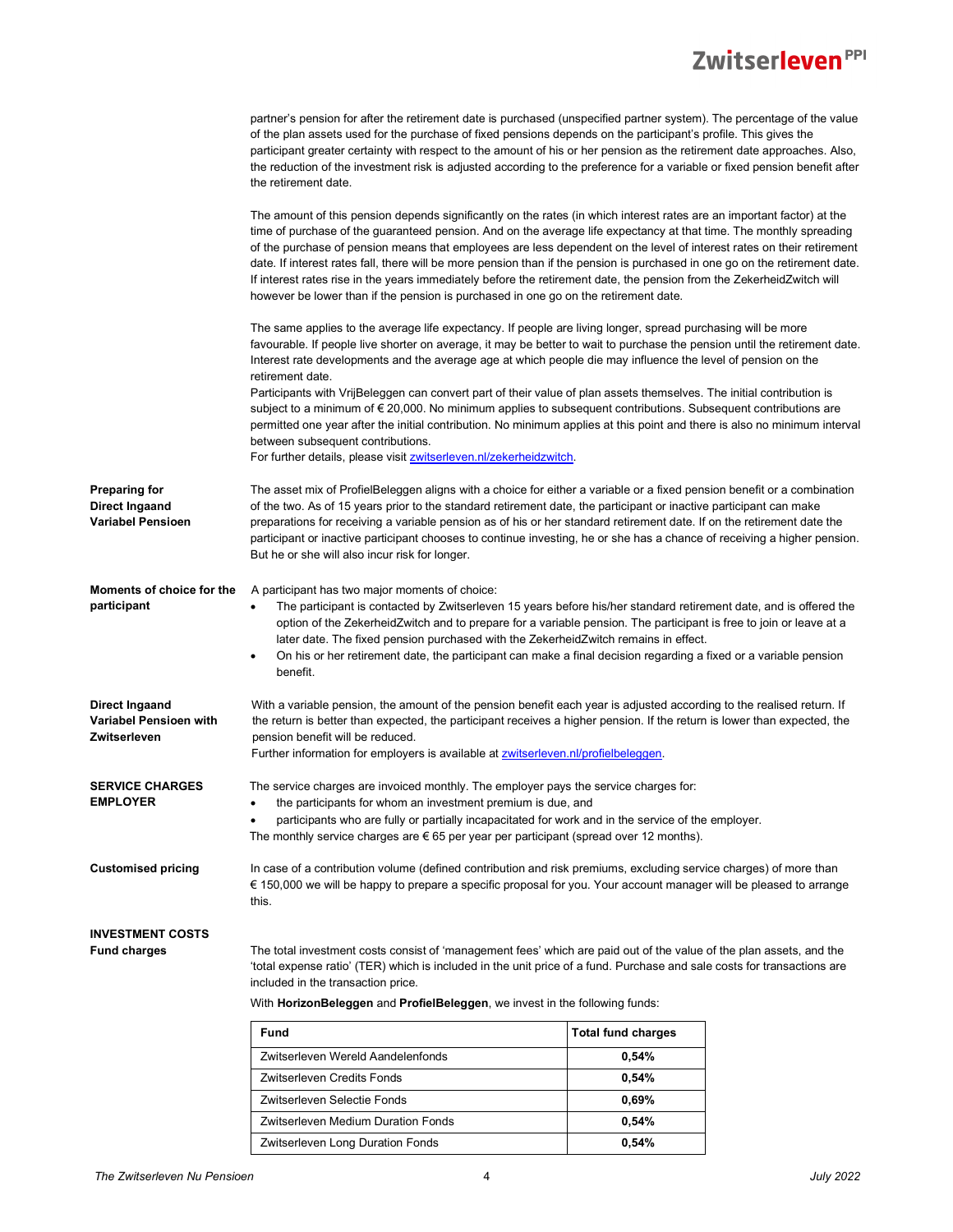The following funds are available with **VrijBeleggen:**

| Fund                                                       | <b>Total fund</b><br>charges | Fund                                                             | <b>Total fund</b><br>charges |
|------------------------------------------------------------|------------------------------|------------------------------------------------------------------|------------------------------|
| Zwitserleven Wereld Aandelenfonds                          | 0,54%                        | Zwitserleven Duurzaam Index<br>Aandelenfonds Pacific             | 0,52%                        |
| Zwitserleven Index Wereld Aandelenfonds                    | 0,52%                        | Zwitserleven Duurzaam Index<br>Aandelenfonds Opkomende<br>Landen | 0,52%                        |
| Zwitserleven Credits Fonds                                 | 0,54%                        | Zwitserleven Impact Wereld<br>Aandelenfonds                      | 0,60%                        |
| Zwitserleven Selectie Fonds                                | 0,69%                        | <b>ASN Milieu &amp; Waterfonds</b>                               | 1,60%                        |
| Zwitserleven Vastgoedfonds                                 | 0.54%                        | ASN Duurzaam Obligatiefonds                                      | 0,85%                        |
| Zwitserleven Obligatiefonds                                | 0,54%                        | ASN Duurzaam Aandelenfonds                                       | 1,25%                        |
| Zwitserleven Europees Aandelenfonds                        | 0,54%                        | iShares Core MSCI Europe                                         | 0,52%                        |
| Zwitserleven Mixfonds                                      | 0.55%                        | iShares Core S&P 500                                             | 0,47%                        |
| Zwitserleven Kortlopend Obligatiefonds                     | 0.54%                        | iShares Core MSCI Emerging<br>Markets                            | 0,58%                        |
| Zwitserleven Government<br>Bonds 10+ Fonds                 | 0,54%                        | iShares Core MSCI Japan                                          | 0,55%                        |
| Zwitserleven Duurzaam Index Aandelenfonds<br>Europa        | 0,52%                        | iShares Core MSCI Pacific<br>ex-Japan                            | 0,60%                        |
| Zwitserleven Duurzaam Index Aandelenfonds<br>Noord-Amerika | 0,52%                        | iShares Euro Inflation Linked<br>Government Bond                 | 0,60%                        |

More information on the funds and the fund charges is included in the Essentiële Beleggingsinformatie (Key Investor Information Document) and the fund Prospectus (see **zwitserleven.nl/fondsen**).

**Switch costs No service charges are charged for processing a switch.** 

| <b>OTHER CHARGES</b> |
|----------------------|
| <b>Divorce</b>       |
|                      |

**Divorce** No costs are charged for processing a divorce.

- **Transfer of accrued benefits**
- No costs are charged for an **individual** transfer of accrued benefits.
- In case of a **group** transfer of accrued benefits, the costs are charged in two parts:
	- 1. The costs for preparing our offer are:
		- Number of policies involved x € 32.64 (2022).
			- Minimum € 326.
		- Maximum € 3,264 (2022).
	- 2. For processing in our administration:
	- Number of policies to be transferred  $x \in 13.06$  (2022).
	- For more information, please visit **zwitserleven.nl/diensten.**

**Hourly rate** We agree in advance on what work we will do. If we have not agreed, the employer pays € 130.57 (2022) per hour. We index this amount annually. The basis for the indexation is the average increase in the consumer price index figure and the index figure for the CAO wages. For more information, please visit **zwitserleven.nl/diensten**.

| <b>TECHNICAL</b>             |
|------------------------------|
| <b>PRINCIPLES</b>            |
| Age adjustment when<br>alive |

Participant: -3 years, if a choice has been made for negative risk premiums and not applicable with 100% Return.

**Mortality table Gender-dependent:** 

- Participant: ZL 2020 gender-dependent for males/females
- Partner: ZL 2020 gender-dependent for males/females.
- Gender-neutral:
	- Participant: ZL 2018 gender-neutral for the participant
		- Partner: ZL 2018 gender-neutral for the partner.